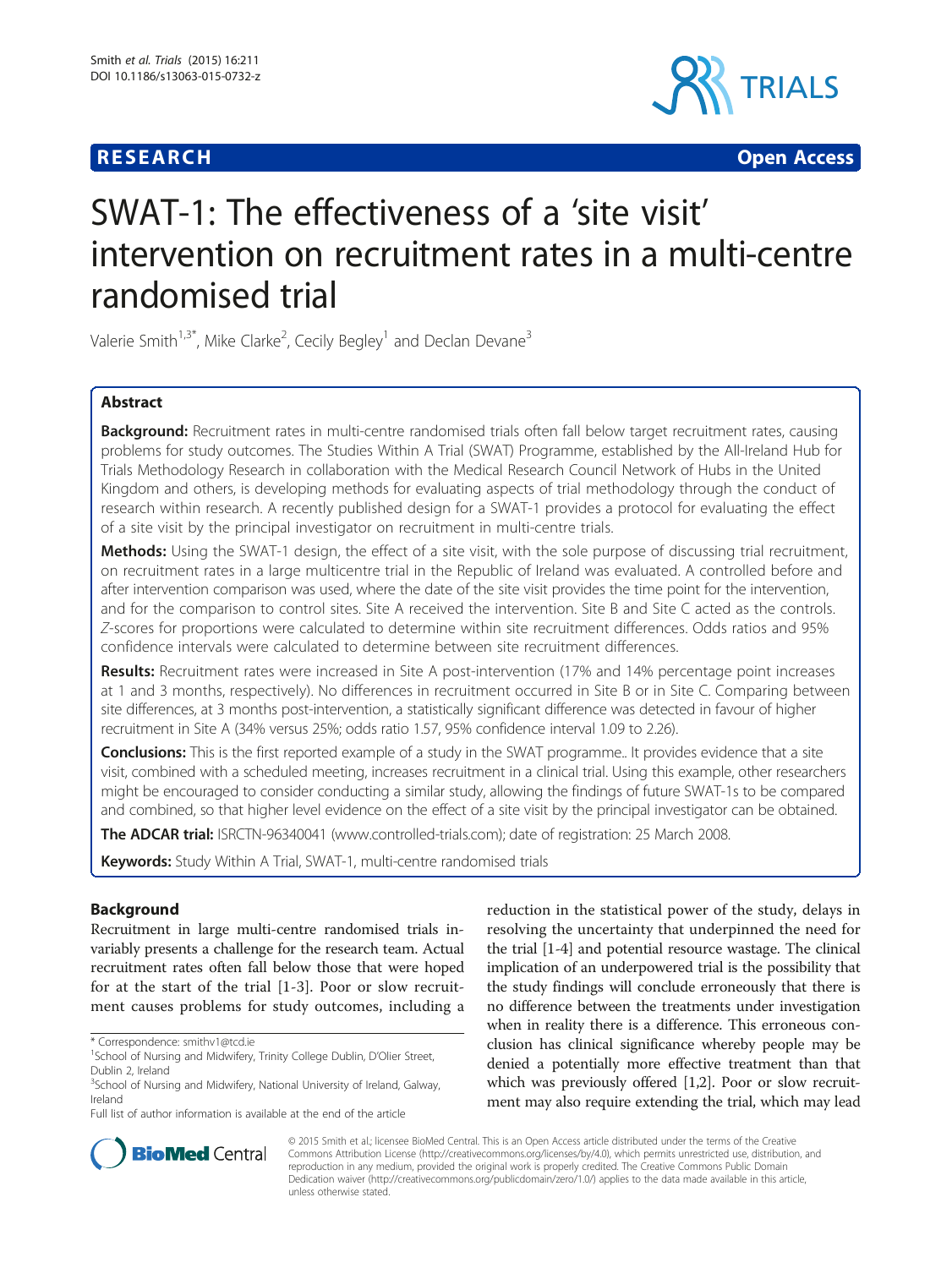to increased costs and implications for potential future funding by the funding agency [[1\]](#page-6-0).

Faced with poor or slow recruitment, trial researchers often undertake activities aimed strategically at improving recruitment. Examples of these include increased communication between the researchers and the study sites [[5](#page-6-0)], incentives for trial recruiters or participants [\[6](#page-6-0)], modification to the training given to the recruiters [\[7](#page-6-0)] and modifications to the recruitment approach [[8\]](#page-6-0). Responsive activities might be implemented as a single activity or as multiple activities at the same time. When the latter occurs, it is often difficult to disentangle the activities that may or may not improve recruitment rates in a trial.

#### Studies Within A Trial (SWAT) Programme

Established by the All-Ireland Hub for Trials Methodology Research in collaboration with the Medical Research Council Network of Hubs in the United Kingdom and others, the SWAT (Studies Within A Trial) Programme is developing methods for evaluating the effects of different ways of designing, conducting, analysing and evaluating studies through the conduct of research within research [[9\]](#page-6-0). The SWAT Programme is developing a series of short outlines for studies within trials that will be made available online for researchers to consider. The first in the series, SWAT-1, provides a protocol for evaluating the effects of site visits by the principal investigator on recruitment rates in multi-centre randomised trials [[10\]](#page-6-0). Using SWAT-1 methodology, in this paper, we describe the effect of a site visit combined with a scheduled meeting, with the sole purpose of discussing recruitment, on recruitment rates in a multi-centre randomised trial (the ADCAR trial) in the Republic of Ireland.

#### Aim

The aim of this study is to evaluate the effectiveness of a site visit combined with a scheduled meeting, with the sole purpose of discussing recruitment on recruitment rates to the ADCAR trial.

#### **Methods**

## Context for the SWAT-1

The ADCAR trial is a multi-centre, three-site randomised trial that was conducted in the Republic of Ireland between May 2008 and April 2012. ADCAR evaluated the effectiveness of admission cardiotocography (ACTG) versus intermittent auscultation (IA) of the fetal heart rate (FHR) in low risk women on admission to the labour assessment room with signs of possible labour. Based on sample size estimates, a target study sample of 5,776 was required, and it was anticipated that this could be achieved within a 28-month recruitment time-frame. However, as the trial progressed, monthly overall recruitment rates averaged approximately one-third of target rates, with recruitment in some sites proportionately better than in others.

#### Design

The study uses SWAT-1 methodology [\[10](#page-6-0)], with a controlled before and after intervention comparison where the date of the site visit provides the time point for the intervention and for the comparison to control sites. The study was retrospective in design whereby a decision was made to map the pre- and post-intervention recruitment rates to the site visit and scheduled meeting approximately eight months after the intervention was implemented. For quality in reporting our methods, we provide an assessment of the methodological quality of our study using the Cochrane Effective Practice and Organisation of Care (EPOC) Group risk of bias criteria (Table 1). Site A was chosen to receive the intervention because, although it had previously been achieving monthly recruitment of 30-40% of its initial target, this had fallen considerably in the months preceding the intervention to 25% or less of the target. Site B and Site C did not receive the intervention and acted as the controls.

#### Description of the intervention

The intervention consisted of a site visit by the lead researcher, that is, the person responsible for the day-to-

Table 1 Cochrane Effective Practice and Organisation of Care (EPOC) risk of bias criteria

| <b>Risk of bias criterion</b>               | Judgement    | Reason for judgement                                                                                      |
|---------------------------------------------|--------------|-----------------------------------------------------------------------------------------------------------|
| Allocation sequence generation              | High risk    | Non-randomised method used                                                                                |
| Allocation concealment                      | High risk    | Controlled before and after study                                                                         |
| Similarity in baseline outcome measurements | High risk    | Although all sites had low recruitment prior to the intervention,<br>this was imbalanced across the sites |
| Similarity in baseline characteristics      | I ow risk    | Similar recruitment processes across sites                                                                |
| Incomplete outcome data addressed           | I ow risk    | No missing data                                                                                           |
| Knowledge of the allocated intervention     | I ow risk    | Objective outcomes, not affected by knowledge of the intervention                                         |
| Protection against contamination            | Low risk     | Allocation was by study site                                                                              |
| Free from selective reporting               | I ow risk    | All pre-specified outcomes are reported                                                                   |
| Free from other risks of bias               | Unclear risk | Possible risk from confounders                                                                            |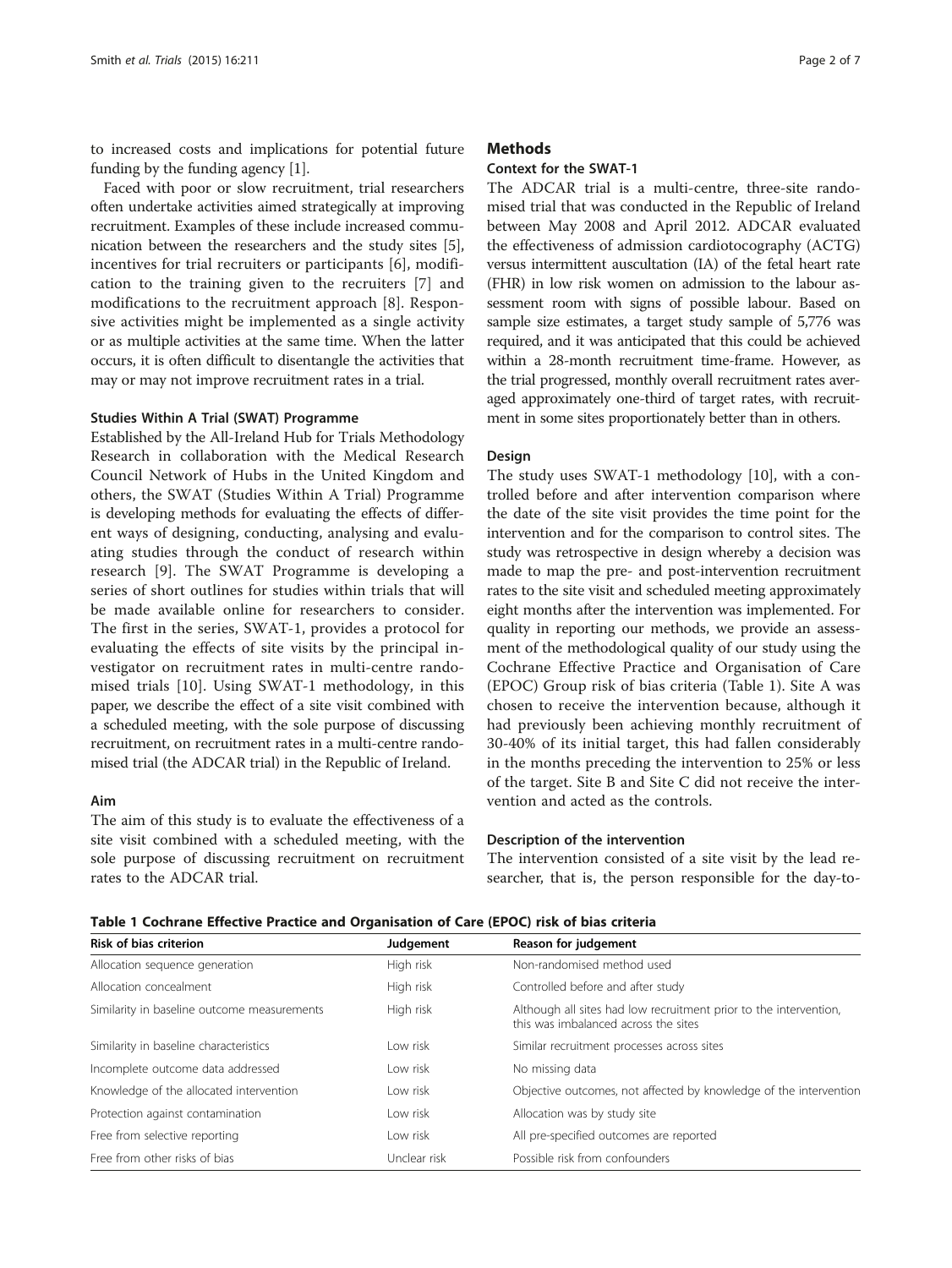day management of the trial, combined with a scheduled meeting arranged with the sole purpose of discussing recruitment rates to the trial. The clinical manager at Site A was contacted with a request to facilitate the visit and meeting. This included advertisement of the meeting 2 weeks in advance, targeting senior midwifery and obstetric staff to attend the meeting and setting the meeting date and time to facilitate maximum staff attendance. The site visit took place on 22 June 2011. The meeting consisted of a 10-minute presentation inclusive of information on overall trial recruitment rates and site-specific recruitment trends followed by 20 minutes of discussion on challenges to recruitment and how these might be overcome. Table 2 provides additional details on the intervention meeting.

#### Description of control

The control sites (Site B and Site C) did not receive a site visit combined with a scheduled meeting. Rather, routine trial activities, such as weekly visits by a member of the research team to collect completed trial documents and visits to facilitate information sessions for new or rotating staff, were maintained. These routine trial activities were ongoing at all three study sites throughout the duration of recruitment in the trial.

#### Outcome measures

The primary outcome measures were as follows:

- 1. Difference in recruitment in each site (A, B and C) from 1 month pre-intervention to 1 month post-intervention
- 2. Difference in recruitment in each site (A, B and C) from 3 months pre-intervention to 3 months post-intervention

The secondary outcome measures were as follows:

- 1. Change in adherence to trial procedure (defined as providing eligible women with the trial information booklet during the antenatal period) in each site (A, B and C) from 1 month pre-intervention to 1 month post-intervention.
- 2. Change in adherence to trial procedure in each site (A, B and C) from 3 months pre-intervention to 3 months post-intervention.

The 1 month and 3 month timeframes were chosen to assess short- and long-term effects of the intervention.

#### Data collection

The data of interest (that is, monthly actual recruitment rates and adherence to trial procedure) were extracted from hard copy trial screening and register forms and from the randomisation service database. The randomisation service used in the trial was an automated telephone randomisation service ([https://nl.tenalea.net\)](https://nl.tenalea.net). Randomisations were logged in real time in a central database, which was password protected and accessible to the lead research assistant only. All extracted data were entered into a pre-designed data management table in preparation for analysis.

#### Data analysis

Target recruitment rates at each study site had been calculated using a 50% sample population eligibility and assuming that 50% of the eligible population would agree to participate. Due to variations in the sizes of study sites, target recruitment rates varied between sites. Calculations were performed from the time point that the SWAT-1

| <b>Detail</b>                                    | <b>Description</b>                                                                                                                                                                                                                                                                                                                                                                                                                                                                                                                                                   |
|--------------------------------------------------|----------------------------------------------------------------------------------------------------------------------------------------------------------------------------------------------------------------------------------------------------------------------------------------------------------------------------------------------------------------------------------------------------------------------------------------------------------------------------------------------------------------------------------------------------------------------|
| Date and Time                                    | 22 June 2011 at 9am                                                                                                                                                                                                                                                                                                                                                                                                                                                                                                                                                  |
| Attendance                                       | 18 clinical staff members directly involved in the recruitment process (that is, distributing information to<br>potential participants, screening for eligibility and randomising those eligible and consenting). The staff<br>mix was consultant obstetricians, obstetric registrar, senior house officers and senior midwives (midwifery<br>managers and staff midwives with greater than 5 year's clinical experience).                                                                                                                                           |
| PowerPoint presentation of 10-minute<br>duration | The content of the presentation included the following: background to the trial, sample size estimates and<br>monthly recruitment targets, overall recruitment rates across all sites, monthly recruitment rates across all<br>sites, trends in recruitment with a focus on Site A trends.                                                                                                                                                                                                                                                                           |
| Discussion of 20-minute duration                 | Focused on possible reasons for slow recruitment: examples of reasons offered included busyness in the<br>antenatal clinic impacting on information distribution; mindfulness in remembering to distribute; busyness<br>in the labour admission room and the time taken to complete the trial screening and register forms and to<br>obtain consent and randomise participants; and junior staff confidence in recruitment processes and in not<br>performing an ACTG on those women randomised to IA.                                                               |
| Solutions offered                                | Suggested solutions included a collective and concerted effort to distribute the study information (study<br>information booklets would subsequently be placed in the consulting rooms in addition to being<br>distributed as women checked in); reminders from the consultant obstetricians to their obstetric team to<br>distribute the information; managing the screening process as a usual admission procedure on all women<br>presenting with signs of labour, and senior midwifery staff supporting junior staff in recruiting participants<br>to the trial. |

#### Table 2 Detailed description of the intervention meeting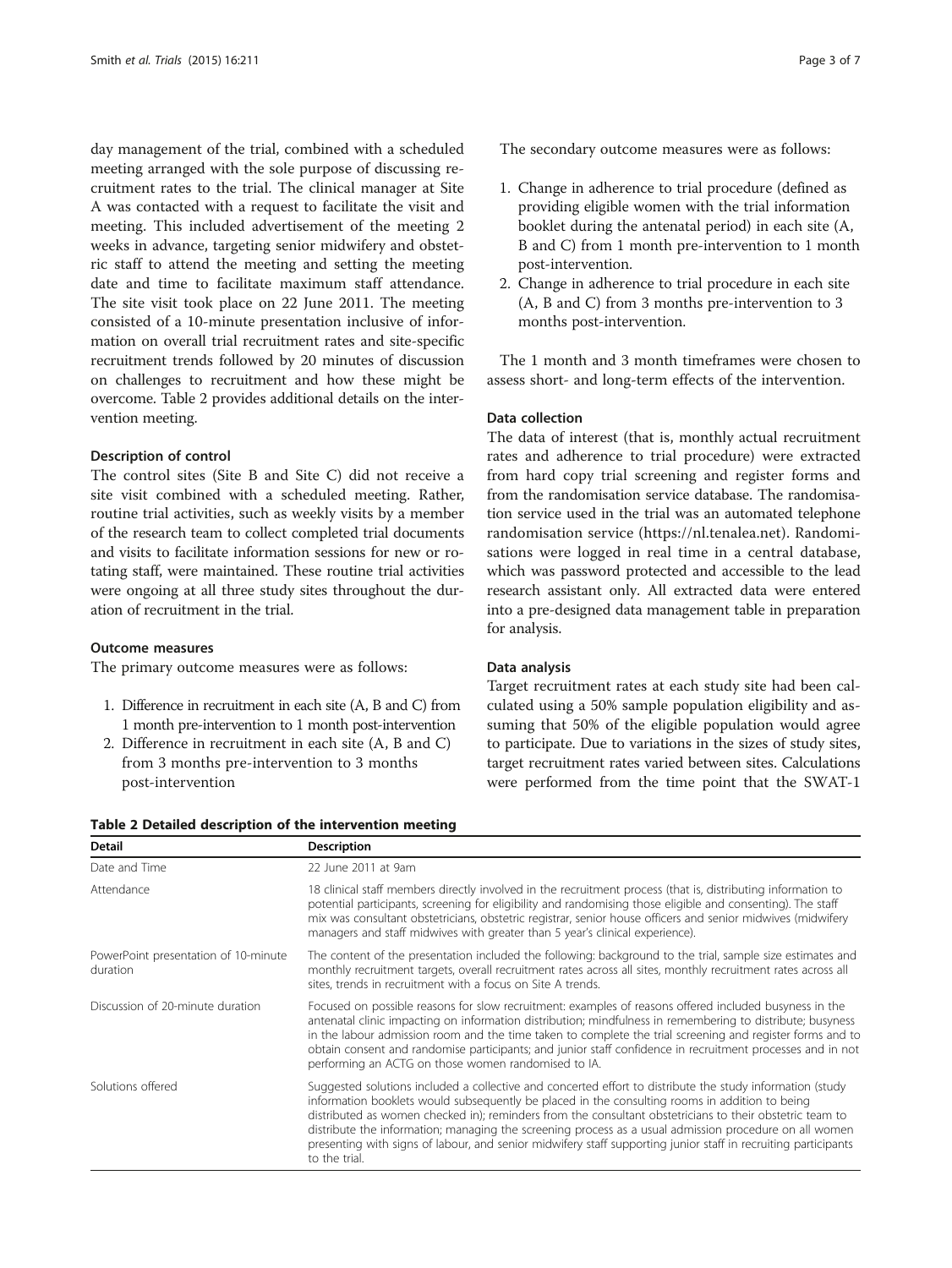<span id="page-3-0"></span>intervention was implemented (that is, 22 June 2011) to the corresponding monthly dates before and after the intervention. For example, recruitment proportions 1 month pre-intervention were calculated based on recruitment between 22 May and 21 June inclusive; similarly, recruitment proportions 1 month post-intervention were calculated based on recruitment between 22 June and 21 July inclusive. We used the z-score test for proportions to determine any statistically significant difference in recruitment within Site A, Site B and Site C between pre-intervention and post-intervention recruitment  $(H_a)$ : recruitment pre-intervention < recruitment post-intervention, alpha 0.05, one-tailed). For between-site differences, odds ratios (OR) and 95% confidence intervals (CI) were calculated to compare Site A pre- and post-intervention recruitment and adherence with pre- and post-intervention recruitment and adherence in Site B + Site C combined.

#### Ethical approval

Ethical approval was granted for the ADCAR trial by the Faculty of Health Sciences Research Ethics Committee, Trinity College Dublin, the Coombe Women and Infant's University Hospital Research Ethics Committee, Galway University Hospitals Clinical Research Ethics Committee and by the Healthcare Research Advisory Committee, Health Services Executive, North-East Region. A written signed consent form was obtained from all participants in the ADCAR trial prior to inclusion and randomisation. Ethical approval was not required specifically or in isolation for the site visit because this was a responsive intervention, embedded within the main trial as part of trial procedure to address slow recruitment.

## Results

Figure 1 presents an overview of monthly recruitment rates, proportionate to target rates, in all three study

sites pre- and post-intervention. The black vertical arrow indicates the time-point of the intervention.

Table [3](#page-4-0) presents recruitment rates, proportionate to target recruitment, within all three sites, 1 month and 3 months pre- and post-intervention. The percentage point change and the percentage change in recruitment preand post-intervention are provided.

The analyses demonstrated a 17% and 14% percentage point increase in recruitment in Site A, respectively, at 1 and at 3 months post-intervention. No statistically significant differences (increase or decrease) in recruitment occurred in Site B or in Site C post-intervention at 1 month or at 3 months.

Comparing between-site differences in recruitment, a significantly lower rate of recruitment compared to the target rate was found in Site A (Site A actual recruitment/ target recruitment) compared to Site  $B + C$  (Sites B plus Site C actual recruitment/target recruitment) at 1 month pre-intervention (13% versus 32%; OR 0.33, 95% CI 0.17 to 0.74). At 1 month post-intervention, this difference was no longer observed (30% versus 27%; OR 1.15, 0.60 to 2.81) (Figure [2](#page-4-0)). At 3-months pre-intervention, no statistically significant difference in recruitment rates in Site A compared to Site  $B + C$  was demonstrated (20% versus 23%; OR 0.82, 95% CI 0.54 to 1.25); however, at 3-months post-intervention, a statistically significant difference was detected in favour of higher recruitment in Site A (34% versus 25%; OR 1.57, 95% CI 1.09 to 2.26) (Figure [2](#page-4-0)).

Adherence to trial procedure was calculated based on the number of women screened eligible to participate in the trial who had received the study information booklet by the time-point of possible recruitment, divided by the total number of women screened eligible to participate in the study (irrespective of whether they participated or not). These figures were retrieved from the trial screening and register forms completed just prior to the timepoint of each woman's potential recruitment. Comparing

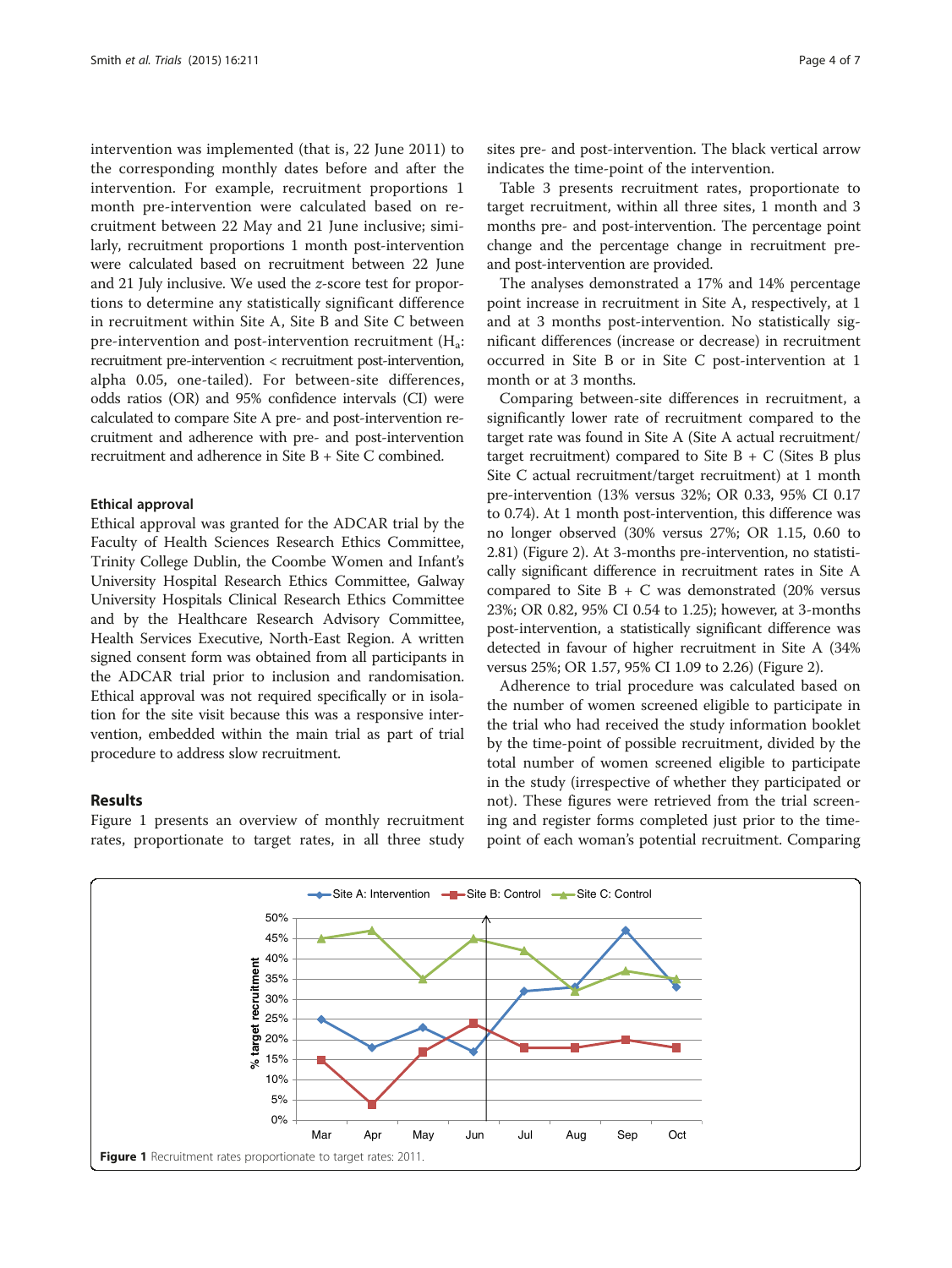| Site and time-point  | <b>Pre-intervention</b>             | <b>Post-intervention</b>            | Change from pre- to post-intervention |          |         |
|----------------------|-------------------------------------|-------------------------------------|---------------------------------------|----------|---------|
|                      | % of target $(n/n = actual/target)$ | % of target $(n/n = actual/target)$ | % point change                        | % change | P value |
| Site A at 1 month    | 13% (8/60)                          | 30% (18/60)                         | $+17%$                                | 125%     | 0.01    |
| Site A at 3 months   | 20% (36/180)                        | 34% (61/180)                        | $+14%$                                | 69%      | 0.002   |
| Site B at 1 month    | 27% (32/120)                        | 19% (23/120)                        | - 8%                                  | 39%      | 0.08    |
| Site B at 3 months   | 14% (50/360)                        | 18% (65/360)                        | $+4%$                                 | 30%      | 0.06    |
| Site $C$ at 1 month  | 42% (25/60)                         | 43% (26/60)                         | $+1\%$                                | 4%       | 0.43    |
| Site $C$ at 3 months | 42% (76/180)                        | 38% (60/180)                        | $-4%$                                 | 11%      | 0.23    |

<span id="page-4-0"></span>Table 3 Recruitment pre- and post-intervention

within-site adherence, the analyses demonstrated a statistically significant increase in adherence at 1 month and at 3 months post-intervention in Site A (Table [4](#page-5-0)). There was no significant change (reduction or increase) between pre-intervention and post-intervention adherence rates in Site B and in Site C (Table [4](#page-5-0)).

Comparing between site differences in adherence rates, a statistically significantly lower adherence rate in Site A compared to Site  $B + C$  was found at 1 month preintervention (58% versus 78%; OR 0.38, 95% CI 0.16 to 0.94). This difference was not observed at 1 month post-intervention (82% versus 76%; OR 1.45, 95% CI 0.54 to 3.87) (Figure [3\)](#page-5-0). At 3 months pre-intervention, a statistically significantly lower adherence to trial procedure was demonstrated in Site A compared to Site B + C (63% versus 78%; OR 0.36, 95% CI 0.20 to 0.64). Conversely, at 3 months post-intervention, adherence was significantly higher in Site A compared to Site  $B + C$  (87%) versus 78%; OR 1.97, 95% CI 1.04 to 3.76) (Figure [3](#page-5-0)).

# Discussion

In this paper, we provide a SWAT-1 evaluation to investigate the effects of a site visit combined with a scheduled meeting, with the sole purpose of discussing trial recruitment, on recruitment rates in a large multi-centre trial. The results provide evidence of benefits from such

a site visit for increasing recruitment rates and adherence to trial procedure at 1 and at 3 months after the visit. Other studies have also suggested some benefit for additional communication strategies [\[5,11\]](#page-6-0). For example, Monaghan and colleagues [[5\]](#page-6-0) investigated the effect of different levels of communication between the trial coordination team and participating study sites. Additional communication involved the addition of frequent emails to the usual communications, regular personalised mailouts of league tables or graphs of performance against other sites and certificates of achievement for recruitment. This was compared to usual communication provided via the regional centre, which involved occasional direct communications in the form of generic newsletters, emails or faxes. At the end of recruitment, there was no significant difference in the median number of participants randomised in each centre in the two groups (37.5 versus 37.0,  $P = 0.68$ ). The median time to half randomisation target was non-significantly lower in the additional communication group compared to the usual group (4.4 months versus 5.8 months,  $P = 0.08$ ), which suggests that an additional communication strategy may be of some, albeit non-statistically significant, incremental benefit in helping sites achieve recruitment targets sooner. In our SWAT-1, the additional communication strategy involved a personalised site visit, suggesting perhaps that

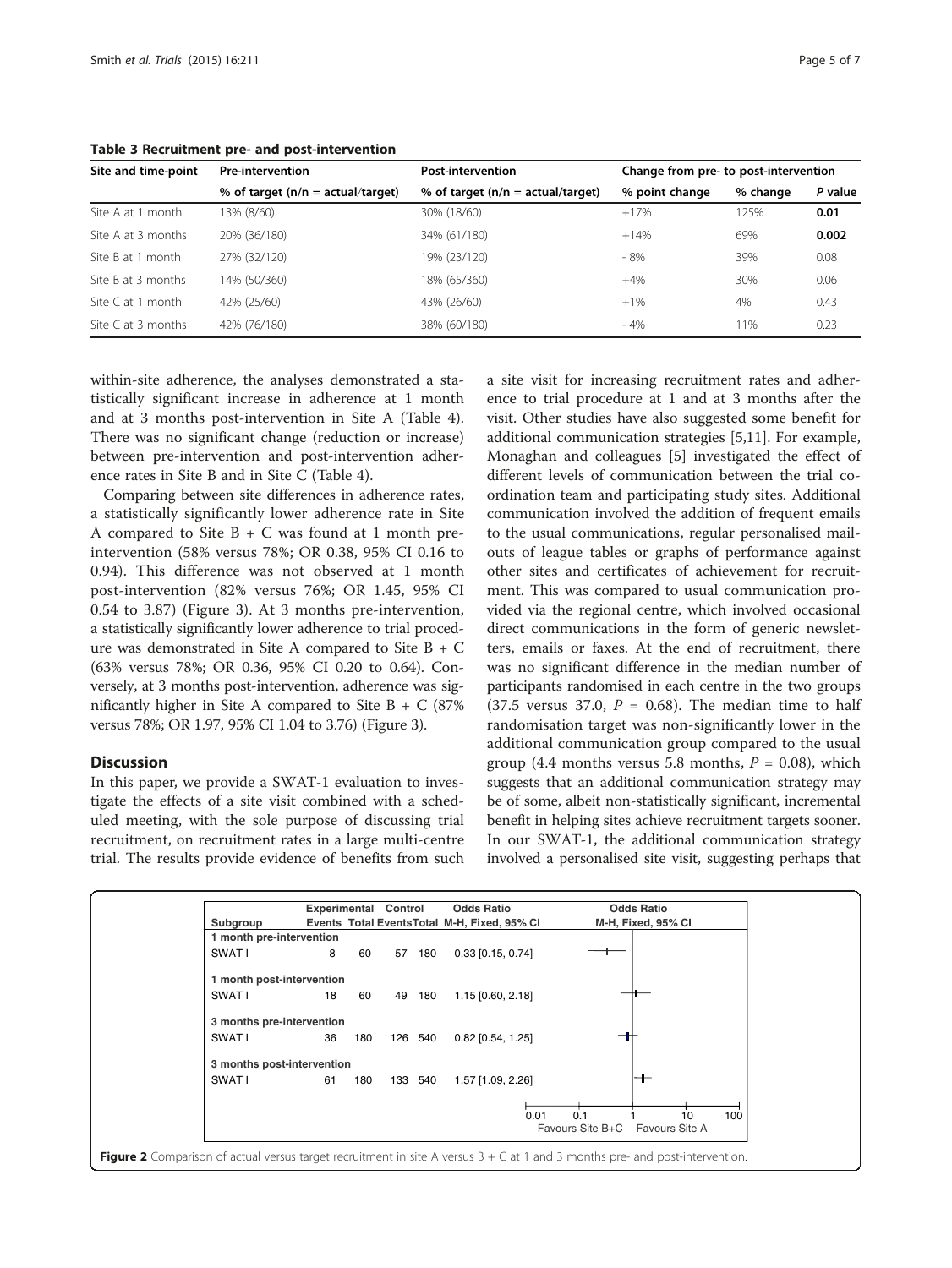| Table + Addenture to that procedure pre-and post intervention |                                                                                                       |                                                                                                       |          |  |  |  |  |
|---------------------------------------------------------------|-------------------------------------------------------------------------------------------------------|-------------------------------------------------------------------------------------------------------|----------|--|--|--|--|
| Site and time-point                                           | Pre-intervention (number screened eligible who<br>received study information/total screened eligible) | Pre-intervention (number screened eligible who<br>received study information/total screened eligible) | P value  |  |  |  |  |
| Site A at 1 month                                             | 58% (15/26)                                                                                           | 82% (28/34)                                                                                           | 0.02     |  |  |  |  |
| Site A at 3 months                                            | 63% (45/72)                                                                                           | 87% (90/103)                                                                                          | < 0.0001 |  |  |  |  |
| Site B at 1 month                                             | 68% (49/72)                                                                                           | 72% (54/75)                                                                                           | 0.30     |  |  |  |  |
| Site B at 3 months                                            | 66% (107/163)                                                                                         | 72% (137/189)                                                                                         | 0.08     |  |  |  |  |
| Site $C$ at 1 month                                           | 95% (40/42)                                                                                           | 85% (33/39)                                                                                           | 0.55     |  |  |  |  |
| Site $C$ at 3 months                                          | 90% (106/118)                                                                                         | 88% (84/95)                                                                                           | 0.37     |  |  |  |  |

<span id="page-5-0"></span>Table 4 Adherence to trial procedure pre- and post-intervention

face-to-face additional communication might confer more benefit in assisting boost recruitment rates in a trial compared to non-face-to-face strategies.

There are some limitations associated with this implementation of SWAT-1 that need to be acknowledged when considering our results. Firstly, although recruitment rates had been less than expected at all three sites, monthend recruitment at the intervention site had fallen considerably and consistently in the months before the site visit and meeting. Therefore, this site was purposively chosen for the intervention, rather than randomly assigned. This lack of randomisation introduces the potential for bias. Secondly, there is a risk that other confounding factors might have influenced the results. For example, regular weekly visits by a member of the research team were ongoing for all three sites throughout the trial, including the intervention site, Site A. This makes it difficult to disentangle the effect that these routine activities might have had on the findings of our study. For example, one might question as to whether the targeted site visit alone caused the increase in recruitment at 1 and 3 months postintervention at Site A or whether the targeted site visit increased the impact of the routine visits, such that this combination caused the effect. Thirdly, adherence to trial procedure was evaluated based on information available from completed trial screening and register forms but

the accuracy of these findings is dependent on the completeness of reporting of these forms. We cannot be certain that forms were completed on all potentially eligible women; that is, those who did not receive the study information and those who did receive it but did not agree to join the study. Therefore, the results of this analysis should be treated with caution. Furthermore, just prior to implementing the intervention, Site A had taken a downturn in recruitment with a subsequent upturn, while Site B and Site C had taken an upturn with a subsequent downturn (Figure [1\)](#page-3-0), consistent with regression to the mean. However, it is worth noting that, for Site A, recruitment is maintained long-term at a considerably higher rate than pre-intervention, which is promising. Finally, this SWAT-1 evaluation uses a retrospective design in which the occurrence of the intervention was combined with recruitment rates sometime after the site visit and meeting. Ideally, to enhance rigour, SWAT-1 should be prospectively implemented and include random allocation of study sites to intervention and control. However, randomisation is not always possible and a before and after evaluation is worthwhile. If several before and after studies all show a similar effect, it might be reasonable to consider that this is evidence of benefit.

Recognising these limitations, our study does provide some evidence for the effectiveness of a site visit combined